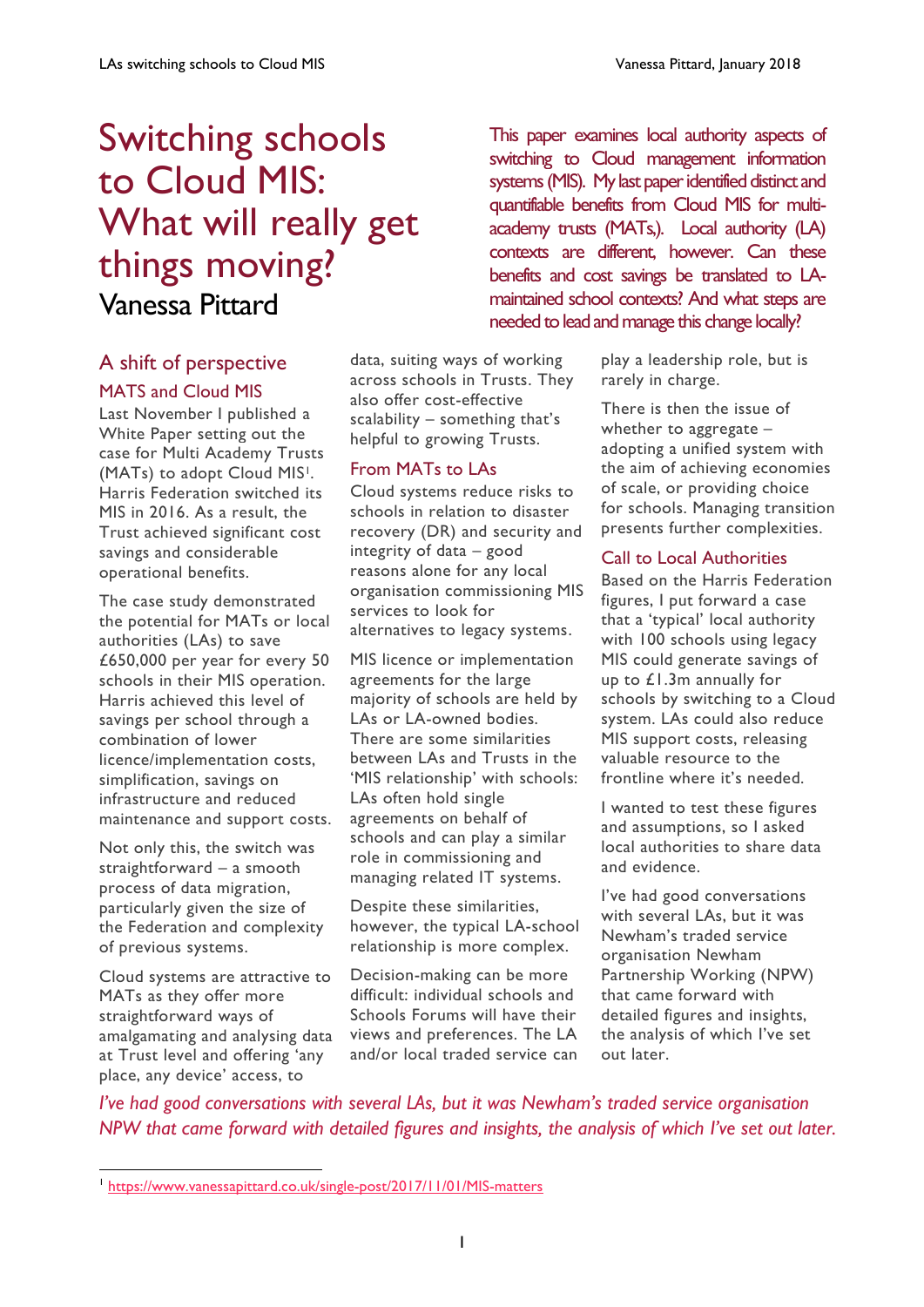# Recap: Why Cloud MIS?

I put forward a compelling case for MATs to switch to Cloud MIS in my previous paper. For Harris Federation the switch was relatively straightforward and has paid off.

Asif Mangera, Head of Education ICT and Transformation at NPW in Newham, has been keen to point out to me that it's not about cost alone, nor Cloud as a starting point. I agree.

Asif's perspective, reflecting NPW's approach, is that systems should be selected on the balance of cost, quality and value (benefit to schools). For Harris, a Cloud MIS was the best answer to all three.

Quality depends much on the functionality and usability of software: there can be good and bad design in both onpremise and Cloud. Both memory/processor (re. legacy) and connectivity (re. Cloud) bottlenecks can affect user experience (the latter of course can be addressed through solutions such as Meraki or other approaches).

But the features of Cloud give it a genuine quality 'head start' over legacy systems.

# Government Digital Service (GDS) perspective.

These features are behind 'Cloud First' policy2. The Government Digital Service (GDS) advocates Cloud solutions with two broad aims in mind: to reduce public sector costs (significantly); and to lessen risks resulting from

the complexity inherent in legacy IT systems, notably reliability and security risks.

## 'Killer approach': what will really get things moving? School Business Manager (SBM) role

I asked NPW what they thought would help deliver a move to Cloud MIS across maintained schools. An important enabler in their view is the backing and energy of School Business Managers (SBMs). But buy-in from SBMs is far from automatic.

In the context of squeezed budgets, SBMs are pivotal to the operation and sustainability and of schools. And there have been moves to raise their profile to recognise their role beyond budget management<sup>3</sup>.

In NPW's view, SBMs need recognition and support for the role of 'strategic change initiators', enabling improved outcomes for stakeholders (parents, teaching staff, support staff and children) through long-term planning and change management. Framed in this way, IT systems look different.

At present, MIS responsibilities are diffuse and there are few incentives to drive change.

## *A new role and recognition for SBMs could change this focused on outcomes through longer-term consideration of cost, quality & value.*

SBMs don't need to be technical experts, but they should ask the right questions (take due diligence) and adopt a longer-term view. NPW encourages such a mindset and approach through its conversations with Headteachers and SBMs.

In practical terms, there is much that can be done locally and nationally, for example:

- Schools Forums looking at total IT costs and responsibilities towards achieving savings.
- Advice and training for SBMs to seize opportunities for better value, including tools to analyse costs over time.
- SBM roles as 'strategic change initiators' being reflected in Institute of School Business Leadership (ISBL) standards or fellowship criteria<sup>4</sup>
- Recognition for SBMs who achieve savings and add value through digital transformation – in performance rewards or wider schemes, possibly.

#### Finance systems

The introduction alongside Cloud MIS of new finance systems is a big change for SBMs used to Capita's Financial Management System (FMS). But there's no sense in on-premise systems if the MIS is in the Cloud.

Partner finance systems that operate seamlessly with the MIS need to be adopted. Reporting capabilities should be robust and easy to configure to lessen burdens on timeconstrained SBMs, who can then focus less on detail and

 $2$  See Annex – table of benefits.

<sup>&</sup>lt;sup>3</sup> See for example: [https://insights.thekeysupport.com/2014/11/28/how-do-you-define-the-role-of-a-school-business](https://insights.thekeysupport.com/2014/11/28/how-do-you-define-the-role-of-a-school-business-manager/)[manager/](https://insights.thekeysupport.com/2014/11/28/how-do-you-define-the-role-of-a-school-business-manager/)

<sup>4</sup> <https://isbl.org.uk/www.isbl.org.uk/professionalstandards>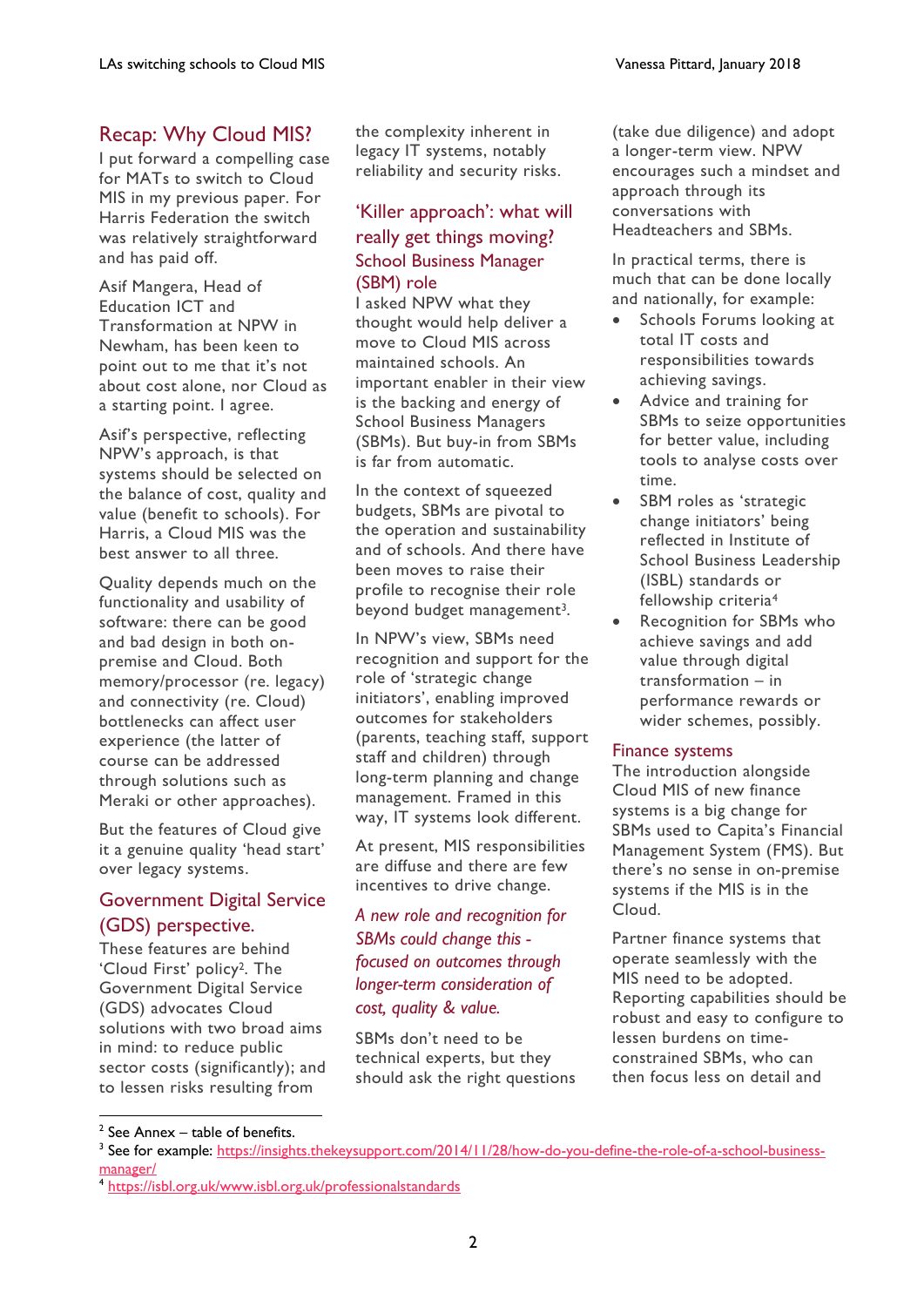accuracy and more on analysis, planning and management.

Cloud finance systems that are used *across* sectors can be flagged to SBMs as a benefit  $-$  a chance to gain transferable skills if they ever want to change sector.

#### Simple MIS switching

I highlighted fear of disruption in my previous paper on MATs and MIS5. All LAs and schools I spoke to cited this fear as a barrier to change.

## *Harris Federation's switch to Cloud MIS went smoothly despite the complexity of previous systems and the number of schools involved. Why was this?*

The Federation's Cloud MIS supplier<sup>6</sup> offered a well-tested, comprehensive switching service with no disruption.

In the G-Cloud digital market place (see p.10), suppliers set out the scope and detail of their service, including each supplier's approach to 'Onboarding and offboarding' and 'Data importing and exporting'. It's easy to gauge how comprehensive these are and what's included.

Training is a crucial element. Well-timed and effective training and follow-up support from the supplier make a big difference.

# Under the bonnet of costs and procurement

The analysis above highlights crucial 'on the ground' issues in achieving better value through digital transformation. But there are 'systemic' issues too.

#### Five-year thinking

The DfE strongly encourages schools to plan their budgets over a 3-5 period7. Schools and LAs sometimes fail to consider longer-term costs, putting too much weight in purchasing in the case of MIS on initial costs such as licencing, training and migration.

Interestingly, Capita's practice has been to not to charge upfront licence fees for SIMS to LAs with an existing licence – going back in some cases as far as the 1990s. This would place them at an advantage if wholelife costs aren't looked at fully.

Legacy MIS infrastructure and 'annual entitlement' costs are higher than those for Cloud, however. When costs are looked at over a 5-year period, Cloud MIS comes out cheaper.

#### Shifting costs elsewhere

Whereas LAs are not charged upfront licencing fees when reprocuring SIMS, Capita levies a fee of up to £10k on school conversion to academy status – in effect shifting MIS costs elsewhere. This accounts for a substantial proportion of the conversion grant for new academies, impacting on scope for other investment.

Other suppliers of course charge licensing fees for their MIS package, but none charges schools to *relicense* on conversion to an academy.

#### *Clearly, MIS costs are not always what they seem; LAs need to consider costs 'in the round'.*

#### The future looks different Towards a healthier market

Healthy competition is a good thing; it generally encourages keener pricing and higherquality services. But such competition is a challenge when one supplier dominates.

In 2010, Becta<sup>8</sup> reported on school MIS and value for money, finding a "*worrying picture regarding the level of MIS procurement activity that the Market Study considers as potentially compliant with EU and UK procurement law*" 9.

In the intervening eight years, open procurements are still patchy – most LAs haven't procured competitively or used compliant frameworks to do so. But all this is about to change.

#### All change: Cloud SIMS

In April 2017 Capita announced its proposed move to Cloud, starting with the release of a ground-up redeveloped version of SIMS for primary in spring 2018. Capita will follow this with Cloud MIS for secondary and independent schools and a new finance solution.

*It's a significant moment for MIS in schools: not 'another update' but a new SIMS software backbone. This change is commercially and legally significant. As a result, an MIS shake-up is coming*.

5 <https://www.vanessapittard.co.uk/single-post/2017/11/01/MIS-matters>

<sup>6</sup> Bromcom Computers Plc

<sup>&</sup>lt;sup>7</sup> <https://www.gov.uk/guidance/schools-financial-efficiency-budgeting-with-a-3-to-5-year-plan>

<sup>8</sup> Until 2011 Becta was the UK body for technology in schools, after which its functions were transferred to the DfE. <sup>9</sup> Becta's MIS report can be found here:

[http://dera.ioe.ac.uk/15716/1/school%20management%20information%20systems%20and%20value%20for%20money%2](http://dera.ioe.ac.uk/15716/1/school%20management%20information%20systems%20and%20value%20for%20money%202010.pdf) [02010.pdf](http://dera.ioe.ac.uk/15716/1/school%20management%20information%20systems%20and%20value%20for%20money%202010.pdf)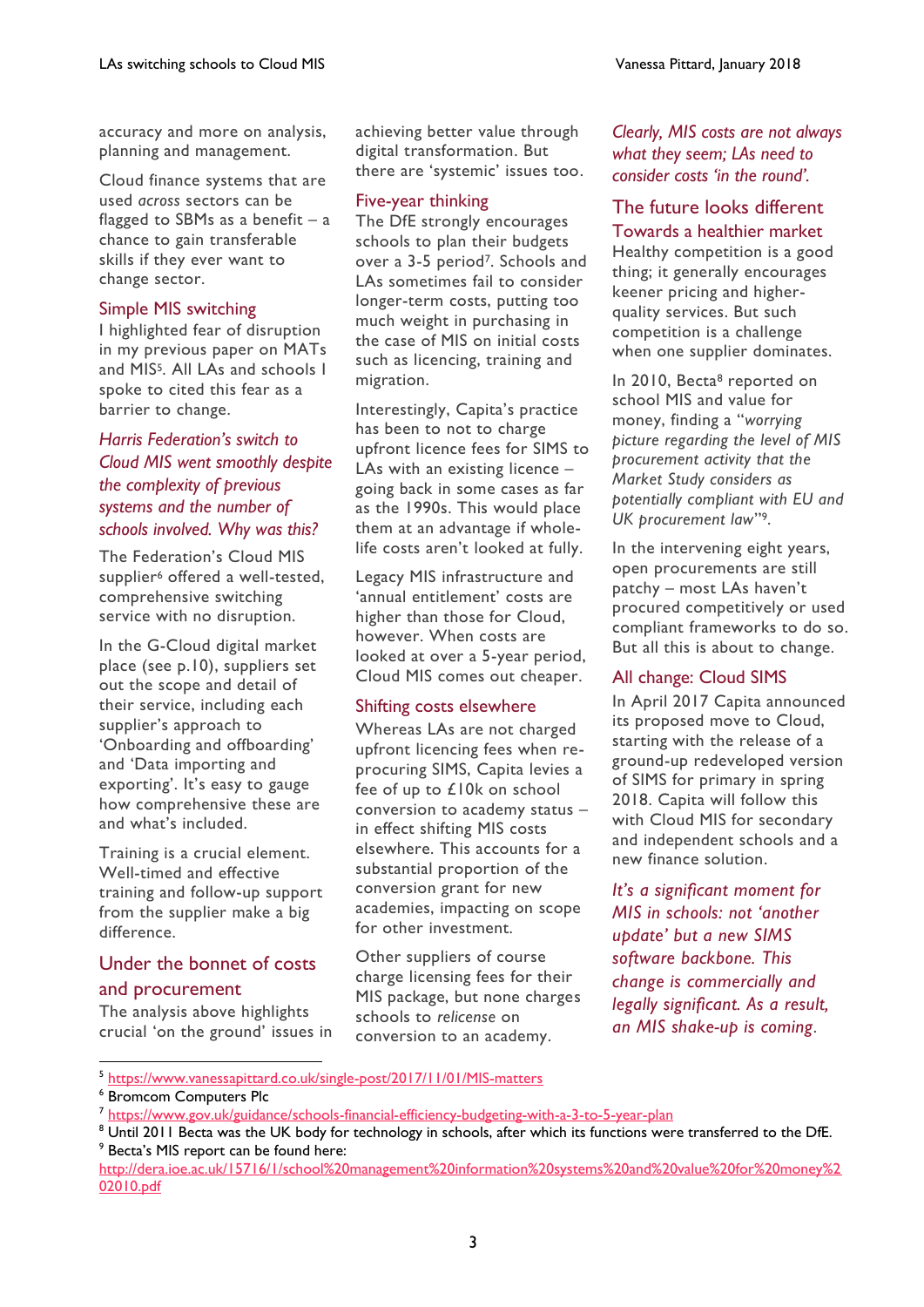As Capita is launching a new software backbone, LAs can't just switch to the new system, as they have with previous updates; they're obliged to run a competitive process.

As background, Becta investigated commercial-legal issues relating to upgrades as part of its MIS market report. Becta found that an upgrade from a network-based to a Cloud-based product is:

"*a change which would not be permitted under the onlysupplier exemption. This change is likely to be regarded by the courts as sufficient material to require the change to be competitively procured by the contracting authority*." 10.

Indeed, regardless of the 'Cloud' aspects of the software, there's a risk that LAs may have already overstepped their obligations. Becta reported that exemptions do not include:

"*anything that could be acquired from other software vendors such as new software modules or additional functionality*" or "*incremental changes to a product which were shown over time to have resulted in the supplier developing new areas of functionality*" 11.

Other MIS suppliers have long been frustrated that "evergreening" through incremental changes to SIMS has swept

away a desire to change MIS, erecting "barriers to market" for other suppliers – a concept covered in the 2014 Office of Fair Trading (OFT) report on public sector ICT12.

I'll avoid getting into too much legal complexity or debate. Suffice to say, Cloud versions of SIMS are different products; it means that LAs need to run compliant procurement competitions.

#### LAs – capacity and role

This presents potential issues. Many LAs, as a result of the squeeze on budgets and reduced services over several years, no longer have the teams they had to run technical procurements. Organising such a procurement from the 'ground up' is challenging and may even be impossible for a large number of LAs.

But this challenge can be addressed through the use of central procurement frameworks. Such frameworks are in place to reduce legwork and complexity, better enabling LAs to act as strategic partners to schools in broader digital transformation to deliver better value and outcomes.

## More change: GDPR

Following publication of my last MIS White Paper, several people asked whether I thought that General Data Protection Regulations (GDPR, which replaces the Data

Protection Act in spring 2018) have a bearing on Cloud MIS.

They do, because (A) Cloud MIS switches "Data Processor"<sup>13</sup> responsibility from the school to MIS provider, and (B) requirements relating to data security are better met by Cloud systems<sup>14</sup>. Security is a key reason that GDS promotes Cloud First.

Schools of course need to consider where data is stored when purchasing services in the cloud – performing duediligence to be satisfied that their data will be treated appropriately. The DfE provides advice on this<sup>15</sup>.

But it comes down to more than how 'well-locked away' the data is. This is essential of course, but data security has crucial behavioural aspects.

A school server using a modern software platform can lock away data securely, but data is unlikely to be accessible to those who need it without risk – for example, that individuals store data on their own device, write it down, or compromise passwords due to the number of apps and therefore logins required.

GDPR places a requirement on accountable organisations to demonstrate not only that they comply, but how16. It's no wonder therefore that schools are considering the value of Cloud in light of GDPR.

<sup>&</sup>lt;sup>10</sup> Becta MIS report p.20

<sup>&</sup>lt;sup>11</sup> Becta MIS report p.20

<sup>&</sup>lt;sup>12</sup> [http://webarchive.nationalarchives.gov.uk/20140402182449/http://oft.gov.uk/shared\\_oft/market-studies/OFT1533.pdf](http://webarchive.nationalarchives.gov.uk/20140402182449/http:/oft.gov.uk/shared_oft/market-studies/OFT1533.pdf)

<sup>&</sup>lt;sup>13</sup> See ICO definitions: [https://ico.org.uk/for-organisations/guide-to-the-general-data-protection-regulation-gdpr/key](https://ico.org.uk/for-organisations/guide-to-the-general-data-protection-regulation-gdpr/key-definitions/)[definitions/](https://ico.org.uk/for-organisations/guide-to-the-general-data-protection-regulation-gdpr/key-definitions/)

<sup>&</sup>lt;sup>14</sup> See: [http://www.naht.org.uk/welcome/advice/advice-home/governance-and-infrastructure-advice/data-and-its-use-in](http://www.naht.org.uk/welcome/advice/advice-home/governance-and-infrastructure-advice/data-and-its-use-in-schools/)[schools/](http://www.naht.org.uk/welcome/advice/advice-home/governance-and-infrastructure-advice/data-and-its-use-in-schools/)

<sup>&</sup>lt;sup>15</sup> <https://www.gov.uk/government/publications/cloud-software-services-and-the-data-protection-act>

<sup>16</sup> <https://ico.org.uk/for-organisations/guide-to-the-general-data-protection-regulation-gdpr/principles/>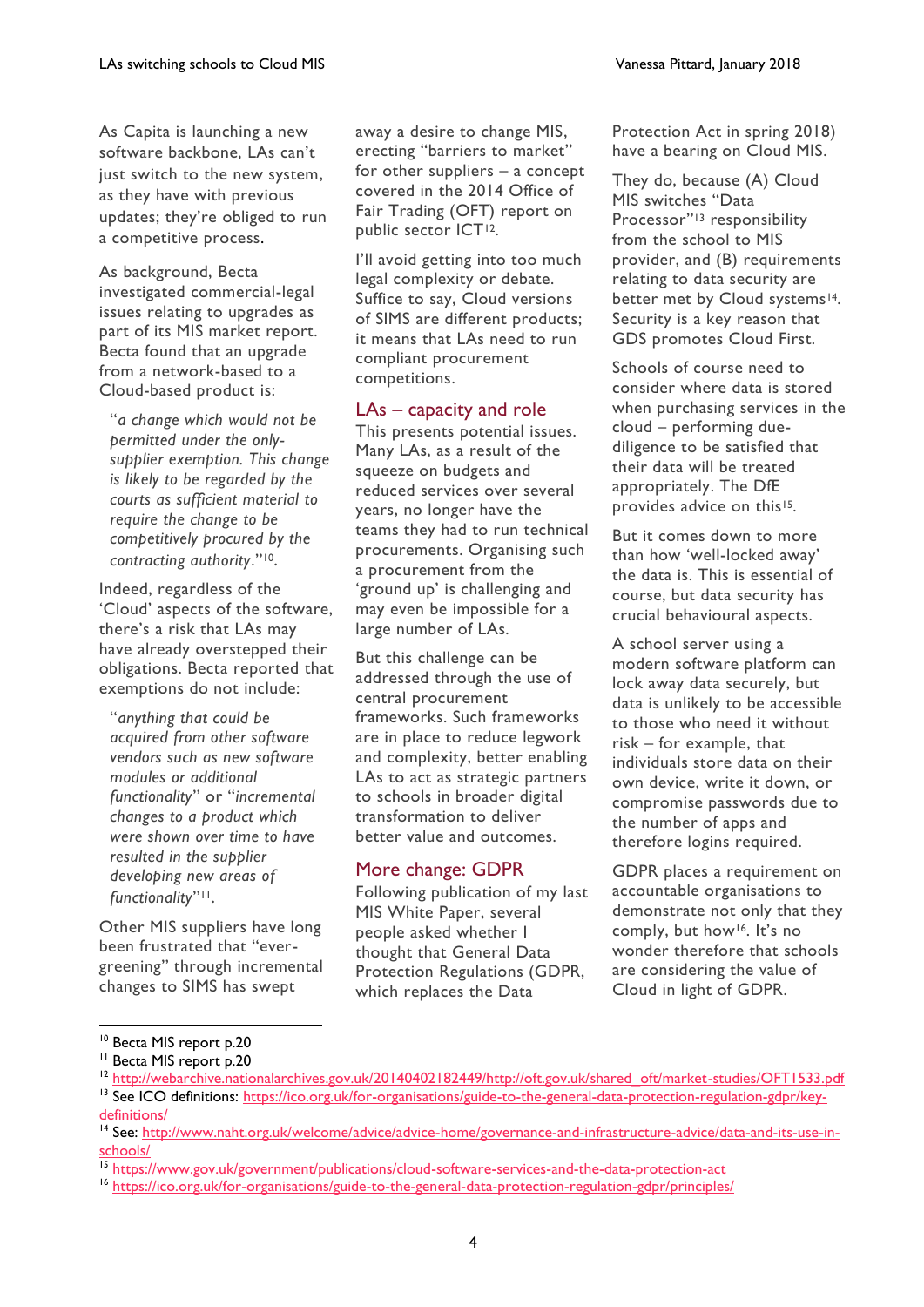# Case Study

# NPW in Newham: aiming for 'outcomes first' ICT

#### A context like many others

Like many LA areas, the large majority of Newham's schools use SIMS. And, like many local traded services organisations, NPW offers technical and support services for SIMs as an accredited support provider.

NPW provides a range of technical services to local schools, procuring and managing ICT systems and services on behalf of many schools locally. NPW is owned by local schools, but schools can nonetheless opt out of NPW's services. So the organisation can find itself competing with commercial suppliers for ICT contracts.

NPW, like many organisations of its kind, continues and thrives through its reputation for integrity and value: it is trusted by schools.

#### MAT conversion - a driver for change

Arguably, NPW's context is different to some, however. First, it is owned by and is therefore is directly accountable to schools rather than the LA.

Second, it has taken on a strategic role working responsively alongside Newham LA to support schools through academy conversion, helping to ensure that IT infrastructure and systems are fit for the future.

Schools in Newham are converting to academy status at a relatively high rate,

 $\overline{a}$ 

# Newham Partnership Working - NPW

NPW is a not for profit and mutual organisation, owned by schools themselves rather than the LA. It delivers support services for schools in Newham and provides a 'one stop-shop', offering packages and solutions in the areas of HR, ICT, governor support, school support and the commissioning of education services to support school improvement. This includes technical services, IT procurement support and strategic IT consultancy.

forming MATs with the support of the LA, whose aim is to ensure that the resulting partnerships and arrangements produce the best outcomes for Newham's schools and children.

The process casts a spotlight on the infrastructure and systems required by schools both on conversion and Trust expansion. And this in turn has led NPW to develop its proposition and overall approach to ICT services.

#### 'What do you want to achieve?'

NPW's approach follows a simple principle – start with what schools or MATs want to achieve. NPW's role is to help translate this vision into an accompanying digital strategy. This entails thinking about the longer term – both in terms of the aims and plans of the school or MAT and technology change.

It's not about choosing tools; it's about the strategy. The tools come after. Business processes and systems should be designed or determined 'for the end-game'.

#### Value proposition

NPW's discussions with schools about systems and implementation consider the balance between cost, quality and value, as together these determine outcomes.

As the next section demonstrates, NPW takes a rigorous approach to examining costs, adopting Total Cost of Ownership (TCO) methods<sup>17</sup> to reveal the true and longer-term costs associated with systems.

#### **LEADING LEARNING TRUST (LLT)**

NPW was asked to quote for a server refresh due to LLT's ageing infrastructure. A serverbased MIS wasn't ideal in light of potential MAT growth and lack of tools for Trust-level working and reporting. NPW proposed a scalable and accessible technology stack using the capabilities of cloud computing, to deliver outcomes rather than the endless cycle of server refresh with limited gain.

NPW identified cost savings of around £80k over 5 years for two existing schools and the change paved the way for the Trust to grow its infrastructure in a sustainable and costeffective way. The strategy of integrating ICT in light of current requirements and future aspirations was central to achieving a sustainable model capable of delivering all round value.

<sup>&</sup>lt;sup>17</sup> See:<https://www.gartner.com/it-glossary/total-cost-of-ownership-tco>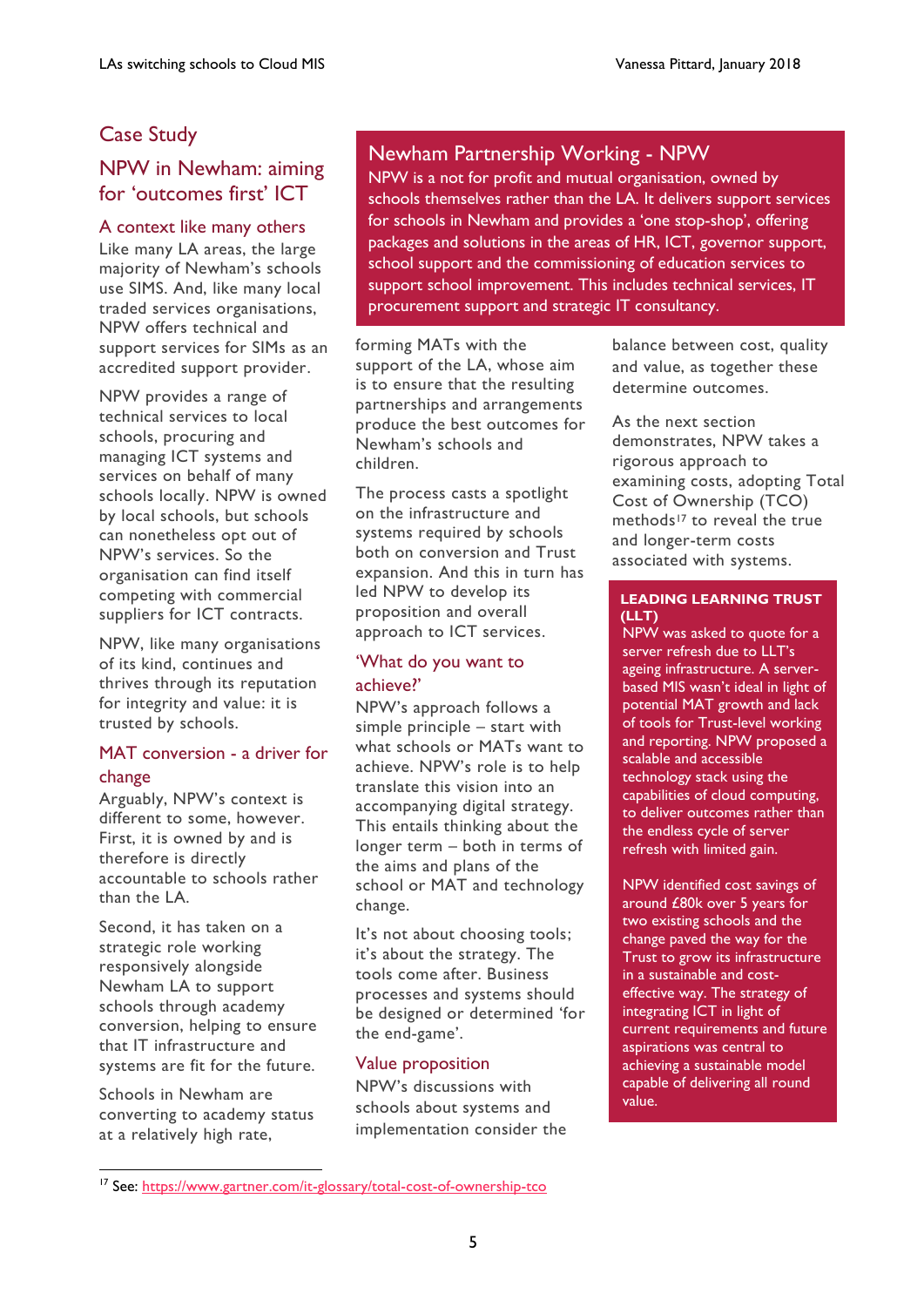# Total costs for onpremise versus Cloud solutions

#### Back to where I began

I started this paper citing my call to LAs for data and evidence, to assess the likelihood of the cost savings from Harris Federation's switch to Cloud MIS being generalised to an LA context.

Harris Federation considered total MIS costs over five years. MIS licencing was just part of the picture; the analysis included cost of infrastructure, applications (apps), SMS fees, maintenance and migration. Annual savings from the Cloud MIS operation compared to the legacy client server solution were equivalent to saving £650,000 per year for a group of 50 schools.

#### NPW's TCO model and server-less schools

Part of NPW's role with converter academies and Trusts has been to work with them to determine the best approach and systems to use centrally. Conversion to academy status confers new responsibilities for financial management and reporting, entailing a related review of systems. It also offers a chance to examine MIS requirements in light of joining a Trust.

It is in this context that NPW undertook a Total Cost of Ownership (TCO) analysis for several converter academies, looking at the cost of three finance and MIS scenarios:

- Traditional on-premise (SIMS and FMS, serverbased)
- Mixed on-premise and Cloud (SIMS and PS Financials)
- Off-premise Cloud (PS Financials and Cloud MIS – Bromcom)

The backdrop to this analysis is the shift by many schools towards modern, scalable IT infrastructure making use of Cloud services<sup>18</sup>, such as Google Domain, which offers free cloud storage for schools.

This consideration was central to NPW's analysis – where schools were planning this shift, it might not make sense to continue with server-based finance and MIS systems.

NPW made comparisons between on-premise and server-less approaches, costing the running of curriculum and admin servers. Savings from moving just one server to the Cloud were marginal – if, say, an admin server was retained to run the MIS and finance systems. The real savings came from being server-less<sup>19</sup>.

In fact, NPW's analysis demonstrated that significant savings would be achieved through a reduced need for maintenance and technical support. Schools could of course choose to retain/pay for technicians if they wished and use them differently – supporting users, for example, and therefore adding value.

NPW encourages schools to look in the round at:

- Cost (TCO)
- Quality (Usability, Functionality)
- Value (Benefit to schools, Risk reduction).

With this in mind, Newham's converting schools, with NPW's support, are starting to 'think server-less'.

# What about maintained schools?

#### Translating costs

NPW worked with me to examine how their model might translate to an LA-maintained school scenario. I wanted to model a fairly 'typical' scenario of this kind. I'm aware that there is no such thing, but I anticipate that the scenario set out below is reasonably recognisable in many settings.

## Assumptions and adjustments

We made an assumption in the TCO analysis that maintained schools would use a Cloud finance system. For this scenario, costs for the finance system were modelled on those of a commonly-used Cloud finance package20.

Initial training for this package was modelled at 50% of typical costs, however, on the basis that the training demand is lower, as maintained schools do not need to meet external accounting standards.

Costs relating to academy conversion in NPW's academy model were taken out, and size of school was adjusted to reflect a typical Primary in England (400 pupils). Many local ICT service providers

 $\overline{a}$ 

<sup>&</sup>lt;sup>18</sup> https://www<u>.gov.uk/government/uploads/system/uploads/attachment\_data/file/644845/Cloud-services-software-</u> [31.pdf](https://www.gov.uk/government/uploads/system/uploads/attachment_data/file/644845/Cloud-services-software-31.pdf)

<sup>&</sup>lt;sup>19</sup> Defined as de-commissioning high powered servers, replaced with a low powered infrastructure server for local services such as printing and logon.

<sup>&</sup>lt;sup>20</sup> PS Financials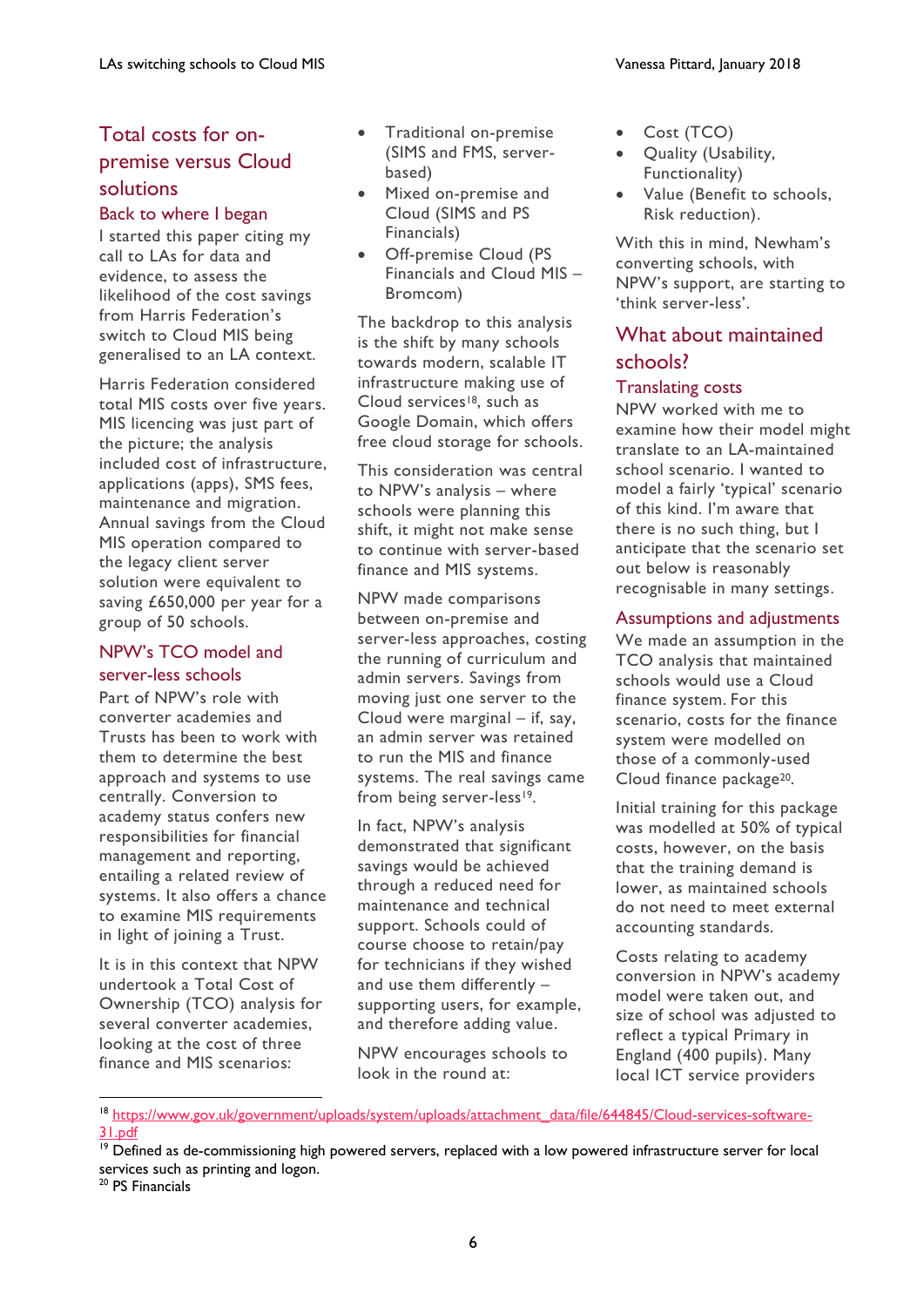supply secondary schools and non-maintained schools, but we decided to keep it simple.

The model indicates *minimum* savings that can be achieved in a 'mixed economy' of schools that would more often than not include Secondaries.

Initially, we modelled 12 schools. I then took those figures and scaled them to reflect the average in unitary and county authorities (100 and 340 schools respectively).

#### Overall savings

This conservative TCO analysis puts the annual savings from Cloud MIS and finance systems, as part of a broader move to Cloud, at around £12,000 per school per year. While the methodology is slightly different from the Harris model, the savings

identified for maintained schools are of a similar order.

*Scaled up, savings at the local level would be substantial, equating to over £5.9m over 5-years for a 100-school authority and £20m for 340 schools.*

Beyond the crucial benefit of risk reduction, there are strong reasons to switch.

#### More to be saved: discounts and other costs

A 12 school MAT can expect discounts on software licences, support and training. A 20% discount might be typical for a MAT of this size. One Cloud MIS supplier I spoke to was clear that discounts would apply in the case of LA arrangements. The supplier treats this on a case-by case

basis, but for a group of 100 schools, the licence discount could be 50%, for example.

It's unlikely that this order of discount is possible for legacy systems, suggesting far more than £12k per school could be saved.

Neither does the model factor in client devices and Windows licences. The cost of these can reduce significantly with the use of Cloud.

And 'app' licences weren't included in the analysis. It is difficult in a non-MAT context to model these, as they differ from school to school. But 25- 30% of the savings achieved by Harris came from reduced app licence fees because the new MIS included many of these functions. This offers potential for further savings still.

| Total cost of ownership comparison of Cloud versus on-premise software solutions: |                          |             |             |             |             |             |  |
|-----------------------------------------------------------------------------------|--------------------------|-------------|-------------|-------------|-------------|-------------|--|
| maintained Primaries scenario                                                     |                          |             |             |             |             |             |  |
|                                                                                   | On-premise, server-based |             |             | Cloud-based |             |             |  |
|                                                                                   | 12 schools               | 100 schools | 340 schools | 12 schools  | 100 schools | 340 schools |  |
| Annual expenditure                                                                |                          |             |             |             |             |             |  |
| MIS & finance software                                                            | £0                       | £0          | £0          | £85,200     | £710,600    | £2,416,040  |  |
| licences & hosting                                                                |                          |             |             |             |             |             |  |
| Software support                                                                  | £54,000                  | £450,000    | £1,530,000  | £59,400     | £495,000    | £1,683,00   |  |
| Software training                                                                 | £30,000                  | £250,000    | £850,000    | £24,000     | £200,000    | £680,000    |  |
| Per-pupil entitlement                                                             | £21,600                  | £178,000    | £605,200    | £0          | £0          | £0          |  |
| charges                                                                           |                          |             |             |             |             |             |  |
| Backup costs                                                                      | £24,000                  | £200,000    | £680,000    | £0          | £0          | £0          |  |
| 3rd party infrastructure                                                          | £72,000                  | £600,000    | £2,040,000  | £14,400     | £120,000    | £408,000    |  |
| support                                                                           |                          |             |             |             |             |             |  |
| (admin/curric/network)                                                            |                          |             |             |             |             |             |  |
| Technician costs                                                                  | £240,000                 | £2,000,000  | £6,800,000  | £120,000    | £1,000,000  | £3,400,000  |  |
| Electricity charges                                                               | £7,200                   | £60,000     | £204,000    | £2,100      | £17,500     | £59,500     |  |
| Long-term expenditure                                                             |                          |             |             |             |             |             |  |
| Server refresh (5 yr)                                                             | £240,000                 | £2,000,000  | £6,800,000  | £54,000     | £450,000    | £1,530,000  |  |
| admin & curric, licences                                                          |                          |             |             |             |             |             |  |
| & commissioning                                                                   |                          |             |             |             |             |             |  |
| Wifi (Meraki)                                                                     | £204,000                 | £1,700,000  | £5,780,000  | £204,000    | £1,700,000  | £5,780,000  |  |
| <b>Migration costs</b>                                                            |                          |             |             |             |             |             |  |
| Onboarding, including                                                             | £0                       | £0          | £0          | £96,464     | £803,867    | £2,733,148  |  |
| training, data migration,                                                         |                          |             |             |             |             |             |  |
| one-off hosting.                                                                  |                          |             |             |             |             |             |  |
| Cloud migration: inc                                                              | £0                       | £0          | £0          | £98,400     | £820,000    | £2,788,000  |  |
| domain creation, Impero                                                           |                          |             |             |             |             |             |  |
| licence, configuration                                                            |                          |             |             |             |             |             |  |
| <b>Total annual cost</b>                                                          | £537,600                 | £4,480,000  | £15,232,000 | £395,673    | £3,297,273  | £11,210,730 |  |
| Five-year costs                                                                   | £2,688,000               | £22,400,000 | £76,160,000 | £1,978,364  | £16,486,367 | £56,053,648 |  |
| Five-year saving                                                                  | N/A                      |             |             | £709,636    | £5,913,633  | £20,106,352 |  |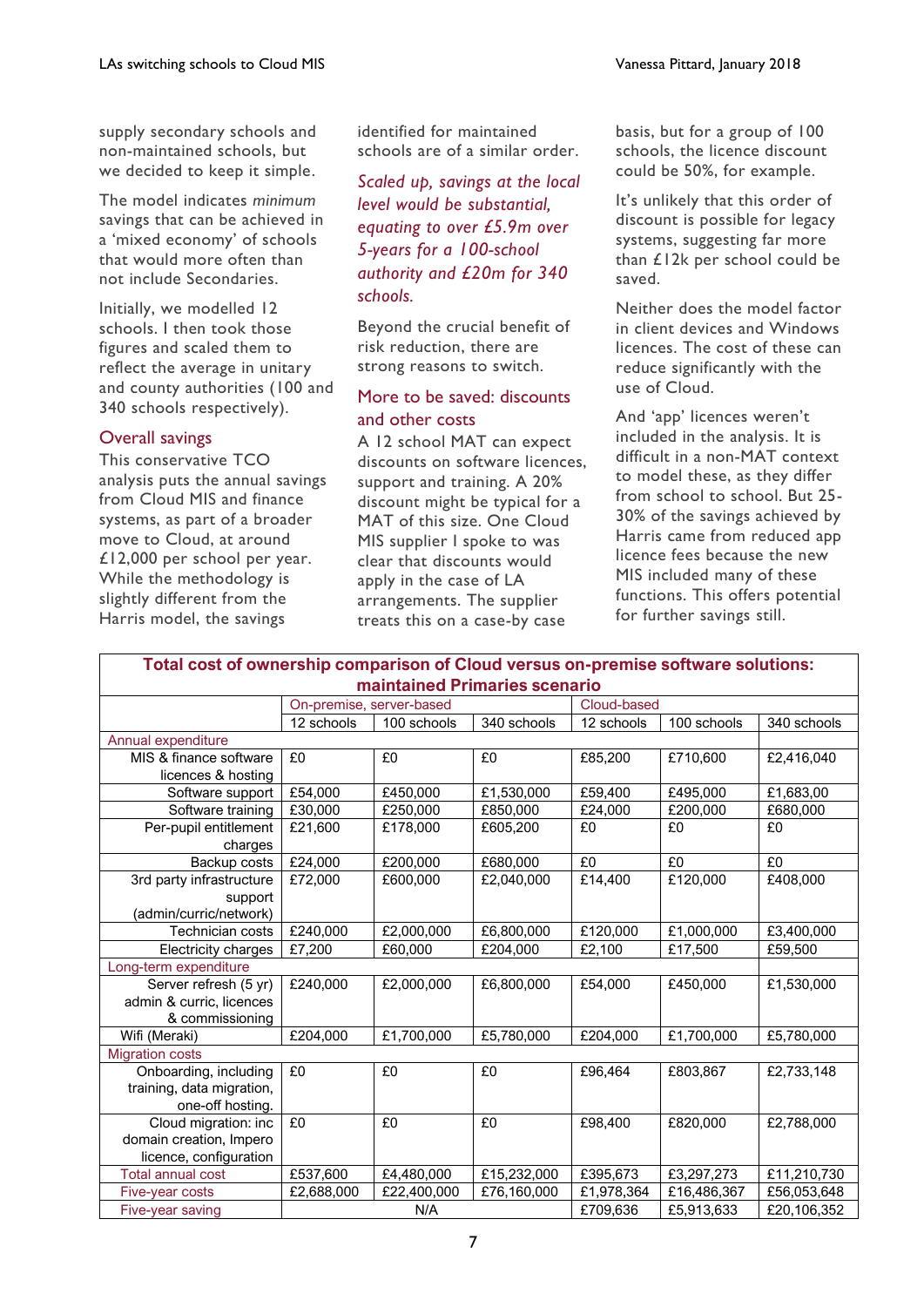## Managing change Cost modelling is only the start, but it's essential

The TCO model developed with NPW's support demonstrates the value of taking a systematic look at total costs over a five year rather than a one-year period.

The analysis demonstrates that maintained schools can reduce costs by switching to Cloud MIS in the context of other functions moving to the Cloud. Indeed, the full savings from Cloud domains are only really delivered when the MIS and finance system become Cloudbased too.

This TCO analysis tells us that 'it'll be well worth doing it for the budget'. It also offers insight into the changes required to realise savings: for example, training and redefined technical support.

Realising benefits still requires good planning and change management, however.

#### Local expertise and leadership

I've said already that Harris Federation found the switch to Cloud MIS relatively easy given the complexity of previous systems and number of schools involved. Change was managed through the relationship between a responsive and proactive MIS supplier under the leadership of an excellent and expert IT team at Harris.

Newham schools, similarly, have the benefit of NPW's expertise and leadership. NPW is strategic and solutionfocused. This perspective extends from solving technical and analytical challenges to organisational, local and

commercial ones. Its staff have expertise of running change projects in the private sector, where arguably IT transformation is more often focused on gaining better value at the same time as reducing cost. This perspective is invaluable, but it can be scarce in LA support contexts.

"Schools need professional support with long term vision and strategies to help deliver alternate, sustainable models that generally produce better outcomes for children, staff and parents."

> Asif Mangera, Head of Education ICT and Transformation, NPW.

#### Strategic local partnerships

NPW works closely with Newham LA in a way that enables NPW's work to reflect the needs of local schools more strategically.

*Crucially, NPW defines its role not as merely a service provider, but also a strategic partner to schools in digital transformation. The role is relatively new, but it's essential in the context of technology developments that offer the potential to gain far greater value from technology investment.* 

#### Relationship with commercial partners

As I highlighted earlier, historically NPW has been an accredited SIMS support provider. Recently NPW also has become accredited for supporting Bromcom Cloud MIS. As NPW came to recognise that there may be

value in some schools switching to Cloud MIS and finance systems, it began talking to Cloud MIS suppliers about ways forward.

This discussion has been helpful. There has been 'solution thinking' about finance systems for maintained schools, for example, exploring third-party Cloud finance solutions as suitable options. Similarly, there has been discussion about technical roles, including accredited support roles.

While formal procurement and commissioning is the main show, this discussion – to understand and the technical and other changes needed – has been essential in establishing how NPW's services should develop to meet the needs of schools.

#### The people dimension: 'What's in it for me?'

Digital transformation by its very definition has an impact on people – users, function managers, technicians, support staff and trainers among them.

NPW recognises the fears that can arise from change of this kind – particularly fears that 'our service may no longer exist'. In relation to the potentially thorny issue of legacy services, change presents opportunities for renewed support and training functions to develop which offer a strong service wrapper for schools.

Similarly, as indicated earlier, school business managers (SBMs) and office staff in schools may have concerns about switching from a wellknown system to something unfamiliar. NPW's response is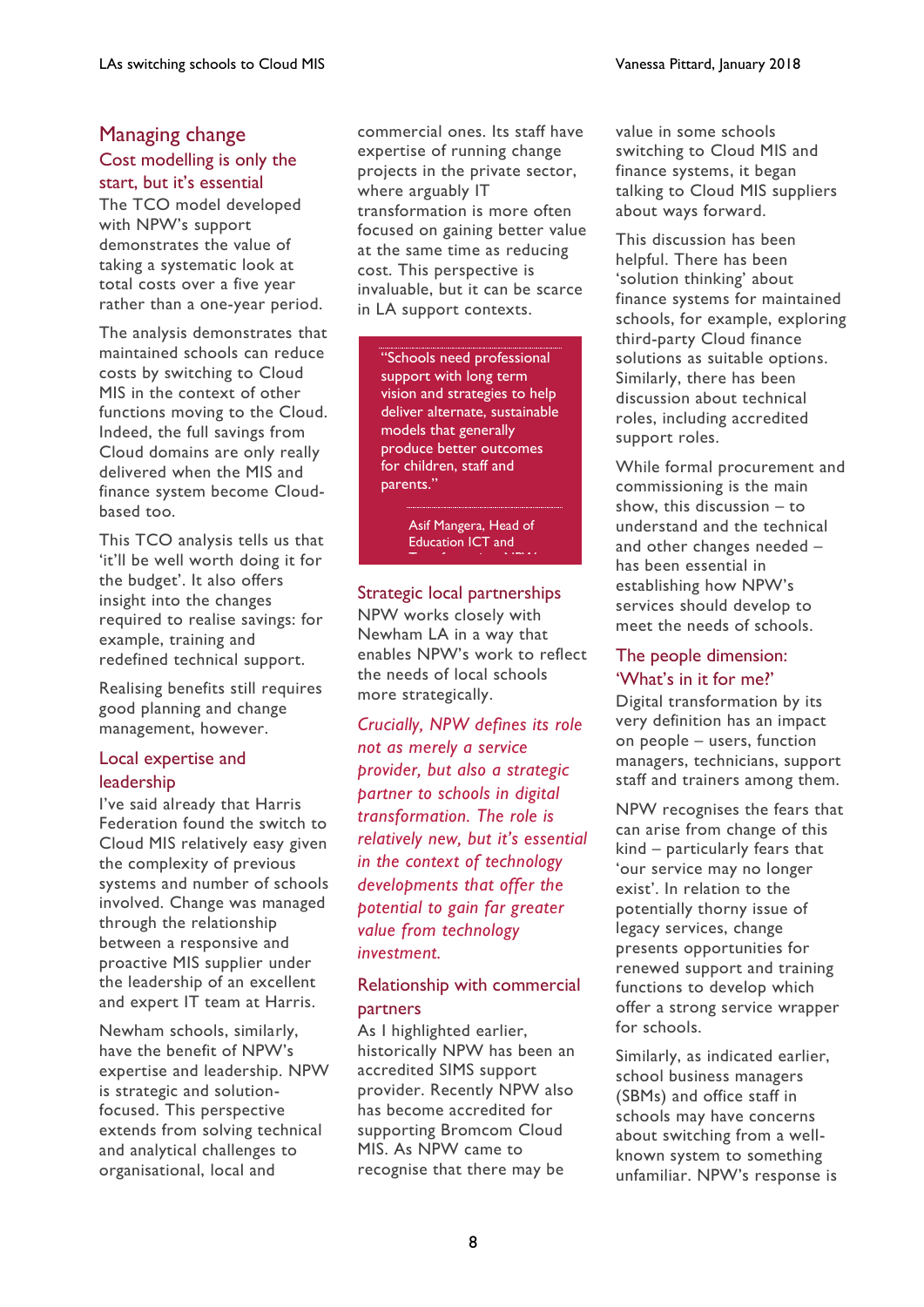to work through the 'what's in it for me' (them), which includes an extended and a more generalisable skillset in the use of management information systems and recognition when financial benefits are met.

#### From understanding change to 'How To' deliver

NPW is thinking both practically and strategically about change in the context of the opportunities presented by modern Cloud IT systems and infrastructure.

They won't be alone in the LAschools landscape. Like other organisations, they're at the start of a journey. But they're going to take it. For MIS, they're working out how to do that with everyone on board.

But not all LA-level services and organisations are in the same position. Schools and LAs are hard-pressed. Leadership teams are timepoor. I spoke to several LAs who hadn't thought about alternatives to legacy onpremise MIS operations or the inexorable shift to the Cloud and what it entails for services and local schools. Where LAs were starting to think about this, many were concerned that a switch would be difficult to achieve.

But legacy systems won't stand up forever, nor should anyone expect them to. Existing agreements will expire and change is inevitable.

But if LAs want to deliver the savings and benefits achieved by Harris Federation from its

migration to a Cloud MIS, they do this in a complex operational and stakeholder environment. Which is why they say they would welcome advice and help.

As I've mentioned already, support for procurement exists in the form of the government's G-Cloud framework<sup>21</sup> (see the next page), which identifies suppliers meeting appropriate standards<sup>22</sup> and takes organisations through a compliant process<sup>23</sup>.

Beyond this support, there's a good case for further practical advice to be made available to LA teams to help them plan and manage the introduction of Cloud MIS on behalf of schools, ideally learning from the experience of successful 'pathfinders'.

*Over the next few years, MIS services will need to be newly commissioned. It's a fantastic opportunity to transform the digital landscape in schools to deliver far better value: an opportunity that shouldn't be wasted.*

# **Conclusions**

I look back to 2010 when Becta's report on MIS in schools was published. Cloud infrastructure and solutions were at an early stage. Today they're becoming a norm.

As a consequence of Capita's plans for a Cloud version of SIMS, local authorities and LAowned organisations are about to find themselves at the heart of an MIS shake-up.

The new MIS procurements will offer a unique opportunity for schools and LAs to take a systematic look at costs over time and consider how local services can be remodelled to save money and add value.

My messages to LA teams are:

- Look at total cost of the MIS over five years.
- Understand these in the context of other systems, considering the benefits of all-round digital transformation.
- Reduce the resource pressures of procurement by using an established framework – G-Cloud – to run the process.
- Work with Headteachers to focus responsibilities and establish incentives for achieving savings and benefits, for example through a more strategic SBM role.
- Above all, don't go for an expedient 'fix'. In the words of Jimmy James and the Vagabonds, 'Now is the Time to Get Things Right'.

I want the competitive process to kick in properly. If it happens, costs will reduce and MIS services improve even further. Savings and benefits for schools in the longer term will be substantial.

# Acknowledgements

My thanks go to Asif Mangera and Anna Crispin at NPW for their invaluable data, insights and help producing this paper, and for valued comments and feedback from individuals in other local organisations.

<sup>&</sup>lt;sup>21</sup> Lot 2: Cloud Software

<sup>&</sup>lt;sup>22</sup> NIST Cloud software standards:<https://csrc.nist.gov/publications/detail/sp/800-145/final>

<sup>23</sup> <https://www.gov.uk/guidance/g-cloud-buyers-guide>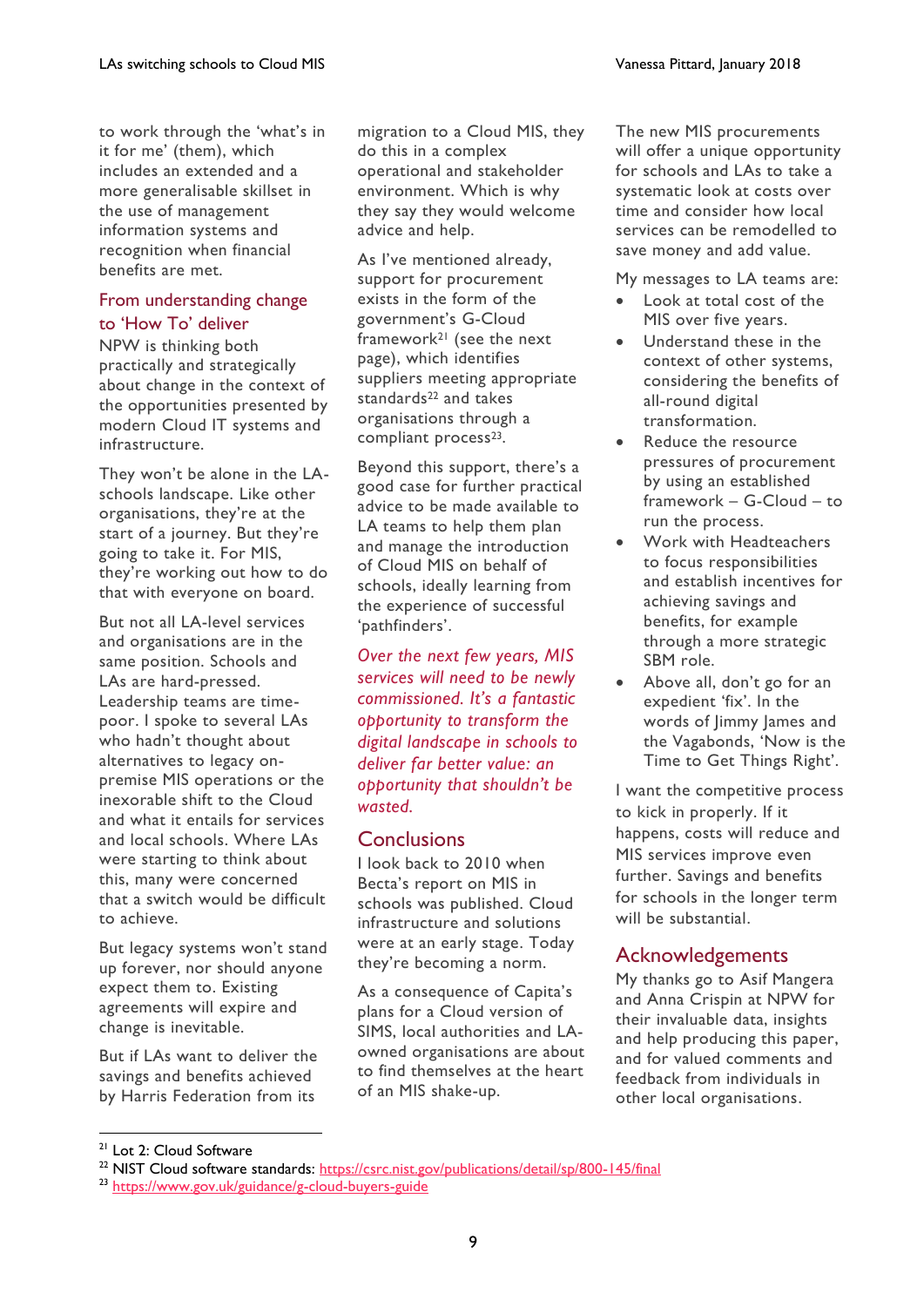#### **DIGITAL TRANSFORMATION IN SCHOOLS**

Introducing a Cloud-based MIS is a 'switch', which, reflecting this language of consumer choice, can be achieved nowadays far more straightforwardly than many people think.

Digital transformation on the other hand is a journey – towards what a school, partnership or LA needs and wants to achieve from the switch and from other technology change.

When reviewing Cloud MIS implementation locally, it's helpful to consider the place that schools, partnerships, and MATs are on this journey. We might extrapolate that there are stages of maturity in the capacity to implement change that genuinely exploits the potential of the Cloud – potential both for savings and for new ways of working that add educational value.

As an example, if prior to introducing a Cloud MIS, partnerships of schools have already worked collaboratively on school improvement over a single network using Cloud software, accepting this way of working, they're more likely to recognise the potential of using a Cloud MIS when working with partners and stakeholders. Sharing high quality and insightful analysis in near real time can be transformational for Trusts and schools, particularly for individuals with responsibility for school improvement.

Where software suppliers and ICT services recognise and understand where schools, LA's and MATs are on their digital transformation journey, this is better still  $-$  it paves the way for support for transition beyond the essentials of training and support for new systems.

#### **USING G-CLOUD FOR CLOUD MIS PROCUREMENT**

The government's (Crown Commercial Services) G-Cloud Framework facilitates the purchase of up-to-date, commoditised cloud-based solutions and supports 'Cloud First Policy', offering a way to access and use cloud based services when they are needed.

There is no need for an OJEU, Invitation to Tender (ITT), Request for price (RFP), request for quote (RFQ), request for information (RFI) or negotiation, leading to a time and costeffective buying process. The framework is compliant, regulated and refreshed regularly, offering access to an up-to-date list of innovative suppliers.

Customers follow a six-step buying process to carry out long-list and short-list searches. G-Cloud provides all the steps needed to eventually place a call-off contract and complete a benefits form.

The online catalogue ensures that all service information is available up front to enable buyers to evaluate services based upon best fit and/or price. This functionality facilitates a direct award following the prescribed buying process.

Full details of the Cloud 9 Framework can be found here:

<https://ccs-agreements.cabinetoffice.gov.uk/contracts/rm1557ix>

School Cloud MIS supplier lists can be accessed via the Digital Market Place, here under 'Cloud Software':

<https://www.digitalmarketplace.service.gov.uk/g-cloud>